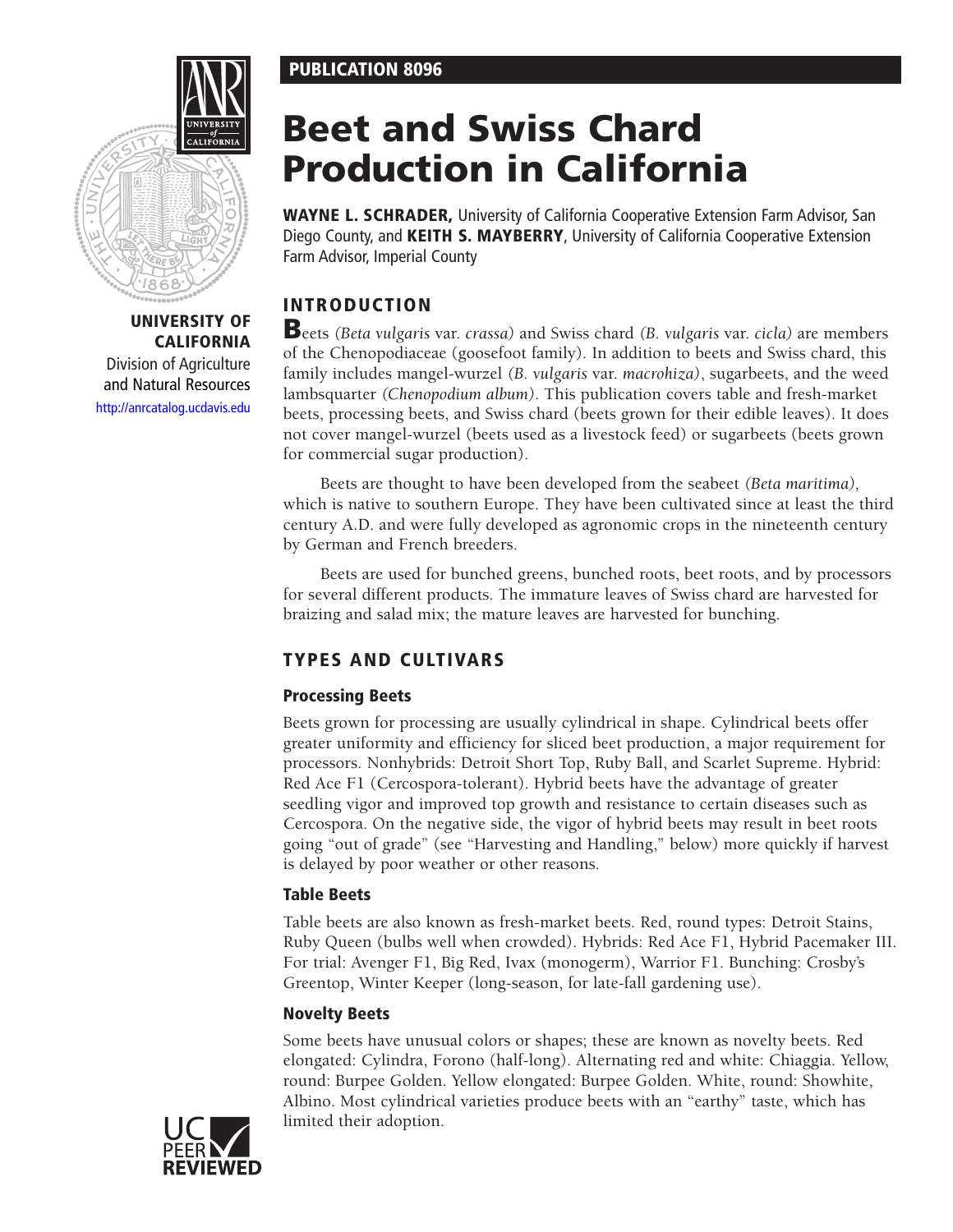#### **Spinach Beets**

Spinach beets (*Beta vulgaris orientalis* group) are table beets grown for their succulent leaves, which can be harvested over an extended period. The main variety is Burpee Red Ball.

## **Swiss Chard**

Swiss chard is a beet grown for its edible leaves. It has large, well-developed petioles that may be green, red, or multicolored. Green petiole: Lucullus. Red petiole: Charlotte, Rhubarb Chard. Multicolored petiole: Bright Lights (red, yellow, white, orange, purple, pink).

#### **CROP ESTABLISHMENT**

Beets are grown as annuals. They are a cool-season crop that grows best when air temperatures are between 50 $\textdegree$ F and 64 $\textdegree$ F (10 $\textdegree$ C and 17.8 $\textdegree$ C). Higher temperatures lead to rapid growth and white rings in the interior of the beet root (zoning). The minimum soil temperature for beet seed germination is 41ºF (5ºC). Optimal temperatures for beet germination are 50º to 86ºF (10º to 30ºC). The maximum temperature for germination is 95ºF (35ºC). Beets require a cold period of 2 weeks at 39º to 50ºF (3.9º to 10ºC) to induce flowering. Beets will tolerate frosts and mild freezes.

**Seeding or Planting**. In the field, first plantings are usually made in March or April. Beets grown for processing can be planted from early May to late June. Sow seed every 2 or 3 weeks to provide a continuous supply of bunched beet roots. For fresh market beets, plants should be 2 to 3 inches (5 to 7.5 cm) apart. Rows are normally 32 to 40 inches apart (81 to 102 cm), and plants are usually spaced 12 to 24 inches (30.5 to 61 cm) apart. Plant seed from 0.4 to 1 inch (1 to 2.5 cm) deep. It normally takes 8 to 10 pounds of seed to plant one acre (9.0 to 11.2 kg/ha). Table beet seed numbers approximately 1,600 per ounce (1,700 per 30 g). Swiss chard is usually planted on 40-inch (102-cm) beds with a spacing of 9 to 12 inches (23 to 30.5 cm) between plants. It takes about 6 to 8 pounds of seed to plant one acre (6.7 to 9.0 kg/ha).

Small (baby) beets intended for whole pack and pickled packs may be produced by reducing the spacing between rows to about 10 to 15 inches (25 to 38 cm) and maintaining about 30 to 35 plants per foot (100 to 115 per meter) of row. More commonly, baby beets are sorted out of the regularly harvested product in normal processing operations.

#### **SOILS**

Beets prefer deep, friable, well-drained soils such as sandy loam, silt loam, or muck. They may be grown on heavier (more clayey) soils, but harvesting is more difficult and root growth may be impaired. High levels of organic matter in the soil are desirable and will help ensure an adequate moisture supply. The beet has a large root system that extends down in the soil about 3 feet (1 m) or more unless root growth is restricted.

Uniform soil moisture is essential for best quality. Rotate crops to avoid damping-off and root rot diseases. Beets are sensitive to damping-off on soils that may flood or have poor aeration. Adjust soil pH to 6.0 or higher for maximum yields. Follow soil test recommendations for liming rates. Fields in which processing beets are to be planted are usually tested by the processor for residues of chlorinated hydrocarbons and rejected if these residues are found to be unacceptable.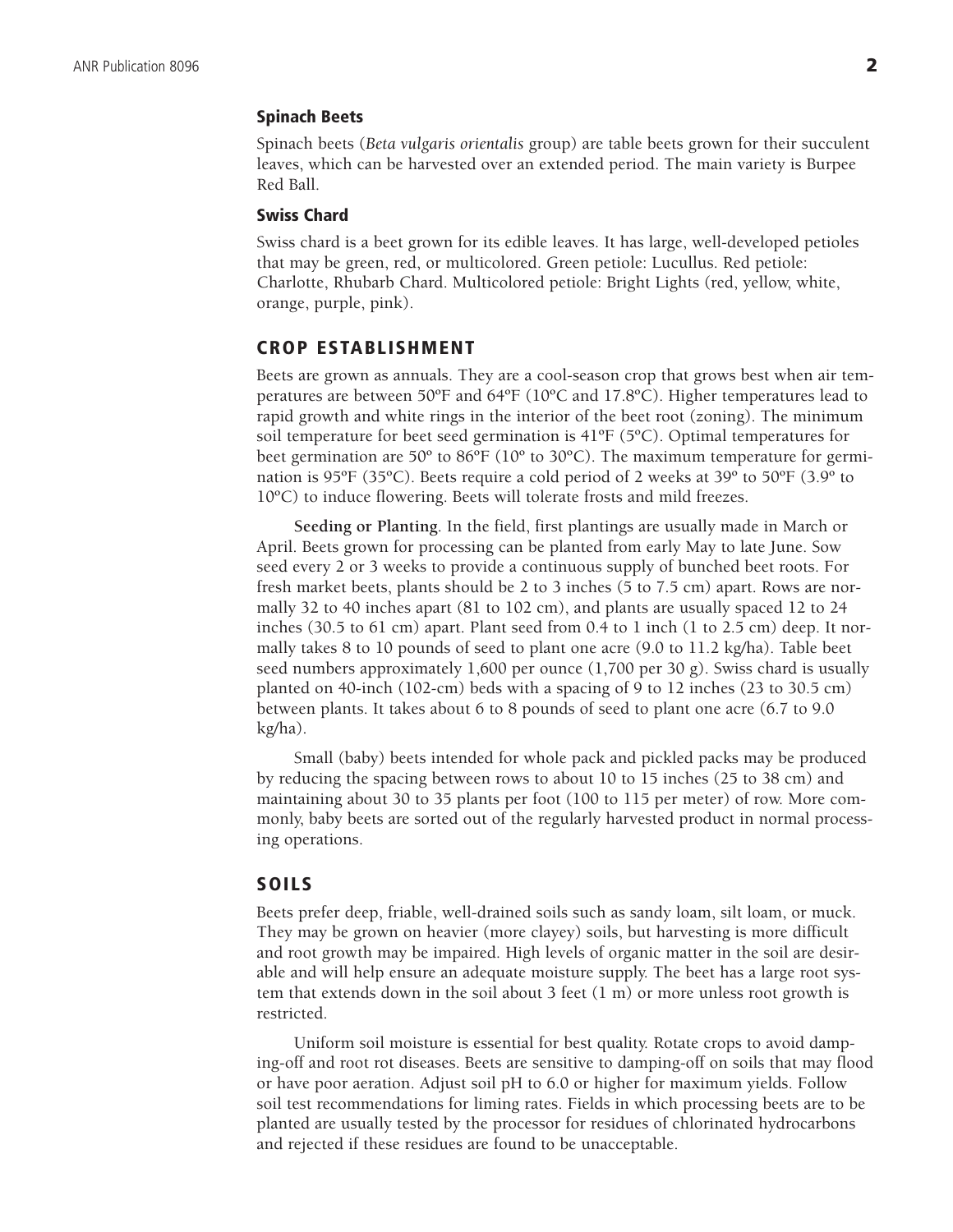# **FERTILIZERS**

Preplant soil tests are the most accurate guides to fertilizer requirements. Good management practices are essential if optimal fertilizer responses are to be realized in beets. These practices include use of recommended varieties, selection of appropriate soils, good weed control, disease and insect control, good seed bed preparation, proper seeding methods, and timely harvest.

Because of the influence of soil type, climatic conditions, and other cultural practices, crop response from fertilizer may not always be accurately predicted. Soil test results, field experience, and knowledge of specific crop requirements help determine the nutrients needed and the rate of application.

Recommended soil sampling procedures should be followed in order to estimate fertilizer needs. The University of California Cooperative Extension (UCCE) advisor in your county can provide you with soil sampling instructions and information sheets. UCCE offices do not perform laboratory tests.

#### **Nitrogen**

Application of l50 to 200 pounds per acre (168 to 224 kg/ha) of elemental nitrogen (N) is recommended. The lower rates of nitrogen should be used following a good legume crop such as alfalfa or red clover. The higher nitrogen rates should be used following grain or grass seed. Broadcast the nitrogen before planting or apply up to one-half of the nitrogen as an early-season top dressing. Nitrogen is important in maintaining the top growth needed for efficient harvest, since traditional harvesting equipment handles beets by their tops.

#### **Phosphorous**

Phosphorus (P) is necessary for vigorous early seedling growth that may reduce damage from damping-off. Band 50 to 70 pounds per acre (56 to 78 kg/ha) of phosphate  $(P_2O_5)$  as superphosphate or triple superphosphate fertilizer l inch (2.5 cm) directly beneath the seed. Warning: Severe seedling burn can result if nitrogen-phosphorus mixtures or fertilizers containing potassium or boron are banded directly beneath the

|                                    | Apply this amount of phosphate $(P_2O_5)$ |             |
|------------------------------------|-------------------------------------------|-------------|
| If the soil test for P reads (ppm) | lb/acre                                   | kg/ha       |
| $0 - 25$                           | $120 - 150$                               | 134.4–168   |
| $25 - 50$                          | $70 - 120$                                | 78.4-134.4  |
| >50                                | $50 - 70$                                 | $56 - 78.4$ |

#### Table 2. Potassium application rates for beets

|                                    | Apply this amount of potash $(K_2O)$ |               |
|------------------------------------|--------------------------------------|---------------|
| If the soil test for K reads (ppm) | lb/acre                              | kg/ha         |
| $0 - 75$                           | $120 - 150$                          | 134.4–168     |
| $75 - 150$                         | $80 - 120$                           | 89.6-134.4    |
| $150 - 225$                        | $60 - 80$                            | $67.2 - 89.6$ |
| >225                               | none                                 | none          |

seed. Broadcast and work the remainder of the phosphorus into the seedbed before seeding as indicated in table 1.

# **Potassium**

Broadcast potassium in the form of potash  $(K_2O)$  and work it into the soil before planting. Use the rates indicated in table 2.

#### **Sulfur**

Plants absorb sulfur  $(S)$  in the form of sulfate  $(SO<sub>4</sub>)$ . Fertilizer materials supply sulfur in the form of sulfate and elemental sulfur. Elemental sulfur must be converted to sulfate in the soil before the sulfur becomes available to plants. The conversion of elemental sulfur to sulfate is usually rapid for finely ground (less than 40 mesh) material in warm, moist soil. The sulfur requirements of table beets can be provided by one of the following: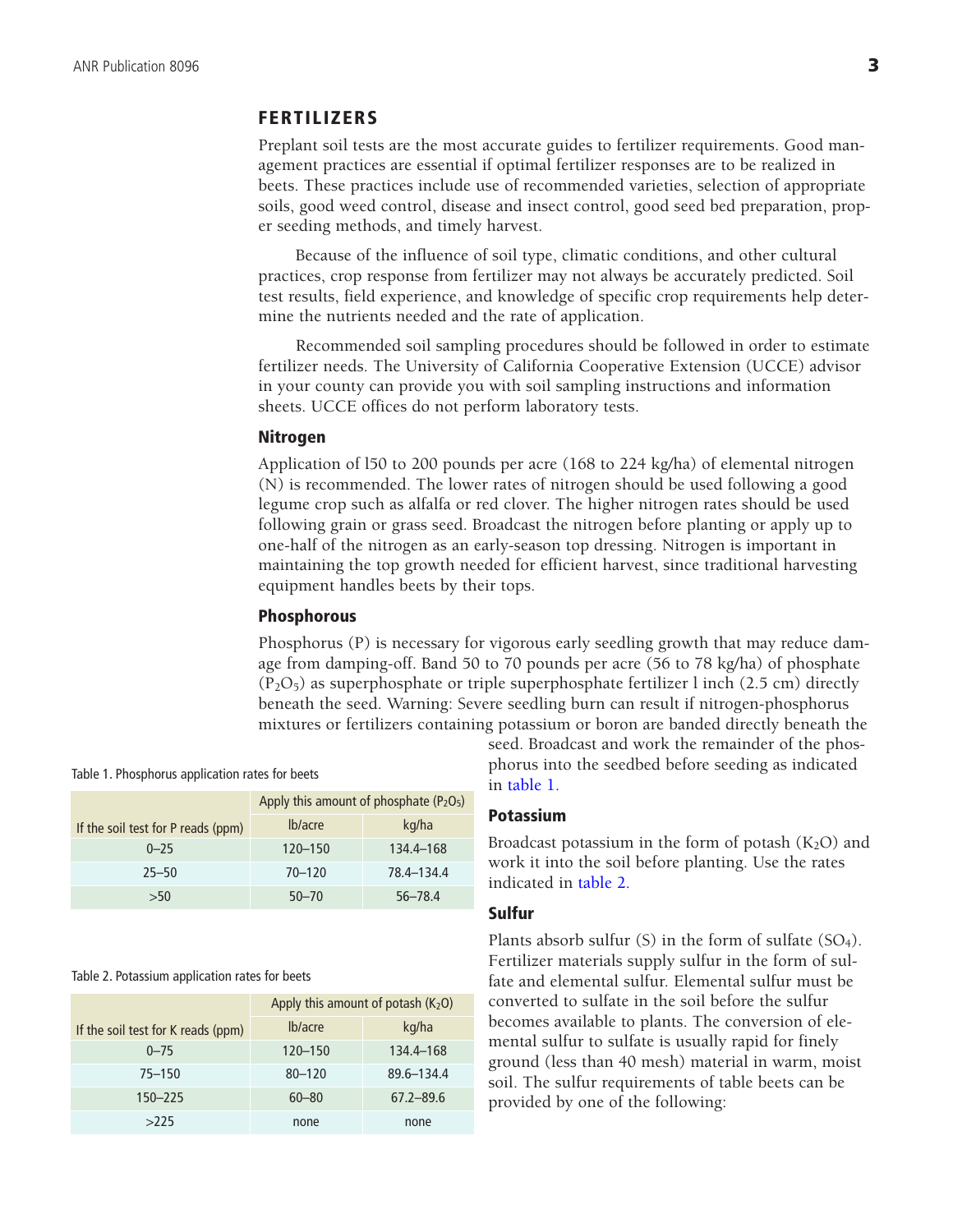- applying 15 to 20 pounds per acre (16.8 to 22.4 kg/ha) of sulfur in the form of sulfate at planting time; or
- applying 30 to 40 pounds per acre (33.6 to 44.8 kg/ha) of sulfur as finely ground elemental sulfur the preceding year; or
- applying more coarsely ground elemental sulfur at higher rates and less frequently.

#### **Magnesium**

Applications of 10 to 15 pounds per acre (11.2 to 16.8 kg/ha) of magnesium (Mg) are suggested when the soil test value for magnesium is below l.0 meq Mg/100g of soil. Magnesium can also be supplied in dolomite, a liming material that reduces soil acidity with about the same degree of effectiveness as ground limestone (see "Lime," below). If used, dolomite should be mixed into the seedbed several weeks before seeding.

#### **Boron**

Boron deficiency (canker) in table beets has been severe in some areas of California. In these areas, foliar applications of water-soluble boron (B) materials are needed in addition to soil application. Lack of moisture aggravates boron deficiency. Boron should not be banded; instead, it should be applied evenly to the field. If all required boron is applied as a single preplant broadcast treatment, 8 to 10 pounds per acre (9.0 to 11.2 kg/ha) of elemental boron is usually used. However, rather than this single application, it is recommended that boron be applied in one of the following programs:

- Preplant treatment: Apply 3 to 5 pounds per acre (3.4 to 5.6 kg/ha) of boron (broadcast and disked in). This rate has been adequate where canker has not been severe.
- Combination treatment: This is to be used where canker is severe or where beets are held for late harvest. Make a preplant application of 3 to 5 pounds per acre (3.4 to 5.6 kg/ha) of boron (broadcast and disked in) plus two to three foliar applications of water-soluble boron materials. For foliar applications, use l pound per acre (1.1 kg/ha) of boron in 50 to 100 gallons (189 to 378.5 l) of water. Apply at the time of enlargement (bulbing) of beet roots and when beet roots are 1.5 to 2 inches (4 to 5 cm) in diameter. Make an additional application 10 to 14 days later.

|  | Ap |
|--|----|
|  |    |

Table 3. Lime applications for beets

|                                   | Apply this amount of lime |               |
|-----------------------------------|---------------------------|---------------|
| If the buffer test for lime reads | ton/acre                  | metric ton/ha |
| < 5.2                             | $4 - 5$                   | $9.0 - 11.2$  |
| $5.2 - 5.7$                       | $3 - 4$                   | $6.7 - 9.0$   |
| $5.7 - 6.0$                       | $2 - 3$                   | $4.5 - 6.7$   |
| $6.0 - 6.3$                       | $1 - 2$                   | $2.2 - 4.5$   |
| >6.3                              | none                      | none          |

Table 4. Beet water use

| Total seasonal evapotranspiration | 15.1 in (38.4 cm)                |
|-----------------------------------|----------------------------------|
| Peak evapotranspiration rate      | 0.21 in/day (0.53 cm/day)        |
| Maximum allowable water depletion | 50%                              |
| Critical moisture deficit period  | seed germination, root expansion |

#### **Lime**

Table beets are less tolerant of soil acidity than bush beans or sweet corn. Lime applications should be made when the soil pH is 5.8 or below, or when calcium levels are below 7 meq Ca/l00g of soil (see table 3). The liming rate given in table 3 is based on 100 score lime. Lime should be mixed into the soil at least several weeks before planting, preferably during the previous fall. A lime application is effective for several years.

#### **IRRIGATION**

Irrigate beets carefully, especially early in the season so as to avoid overwatering (see table 4). Waterlogging can cause beet leaves to turn red and cause plants to stop growing for a time. A total of 12 to 14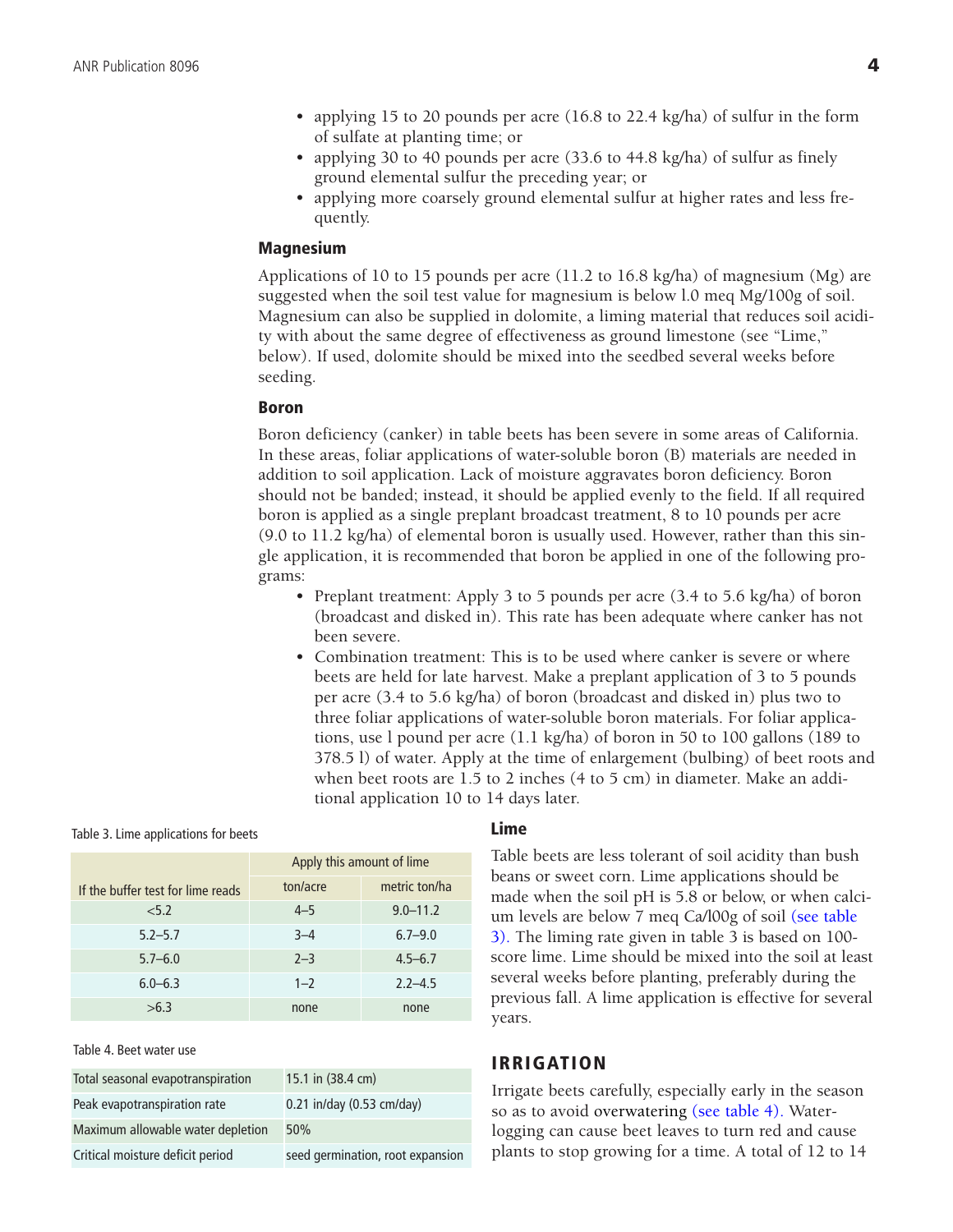inches (30.5 to 35.5 cm) of water may be needed in California production areas. Soil type does not affect the amount of total water needed but does affect frequency of water application: lighter soils need more frequent water applications with less water applied per application. Excessive irrigation or moisture early in the growing season can encourage damping-off and other seedling disorders. A lack of water, however, can aggravate boron deficiency.

Moisture management in beets is especially important during stand establishment, the early growth stage, and root expansion. Since small beet seed are unable to emerge when surface crusting occurs, irrigation during the preemergence period should strive to maintain a loose soil surface. This often requires frequent, light irrigations. Conversely, deep, excessive irrigation, which causes anaerobic soil conditions, can encourage damping-off of emerging seedlings and temporary cessation of growth in young plants. In the remainder of the growing season, available soil moisture should not be depleted by more than 50 percent. Because beet roots develop most of their size in the last half of their growth period, irrigation is especially critical during this time. Water deficit during this period will have the greatest negative impact on yields. A balance must be struck, however, between maintaining adequate moisture while minimizing wetness in the canopy that promotes diseases caused by *Alternaria, Cercospora,* and *Ramularia* spp. fungi. During the last half of the growing period, irrigate only early in the day to allow for rapid canopy drying whenever possible.

The peak water use for beets, which occurs in July, is approximately 0.21 inches (0.53 cm) per day. On most soils, weekly irrigation during the peak is adequate. With sandy and sandy loam soils, however, irrigation may be required as frequently as every 3 to 4 days.

## **PEST MANAGEMENT**

Refer to the University of California IPM pest management guidelines at <http://www.ipm.ucdavis.edu> for more information on insect, disease, and weed control for beets and Swiss chard.

# **PHYSIOLOGICAL DISORDERS**

The main physiological disorder of table beet roots is zoning, in which alternating red and pale bands appear in a root cross-section. The pale areas do not accumulate the deep red anthocyanin pigment normally associated with red beets, and the rings may remain nearly colorless or white. This disorder is most pronounced in hot weather and when table beets are grown in climates to which they are not well adapted. Most commercial beet production is in Oregon, New York, and Wisconsin, or in more southerly states during the cooler parts of the year. Contributing factors to zoning are high temperature and variety. Moderately high temperatures and cool nights favor good pigment development and decrease the incidence of zoning.

# **HARVESTING AND HANDLING**

#### **Timing**

Table beets generally reach market size in 42 to 56 days; round beets require 60 to 70 days. Cyllindrical beets for processing require 70 to 80 days, depending on planting date, sizes desired, and growth season.

Beet roots for processing and fresh market are harvested mainly from July 15 to the end of October in the cooler areas of California. The prime harvest period is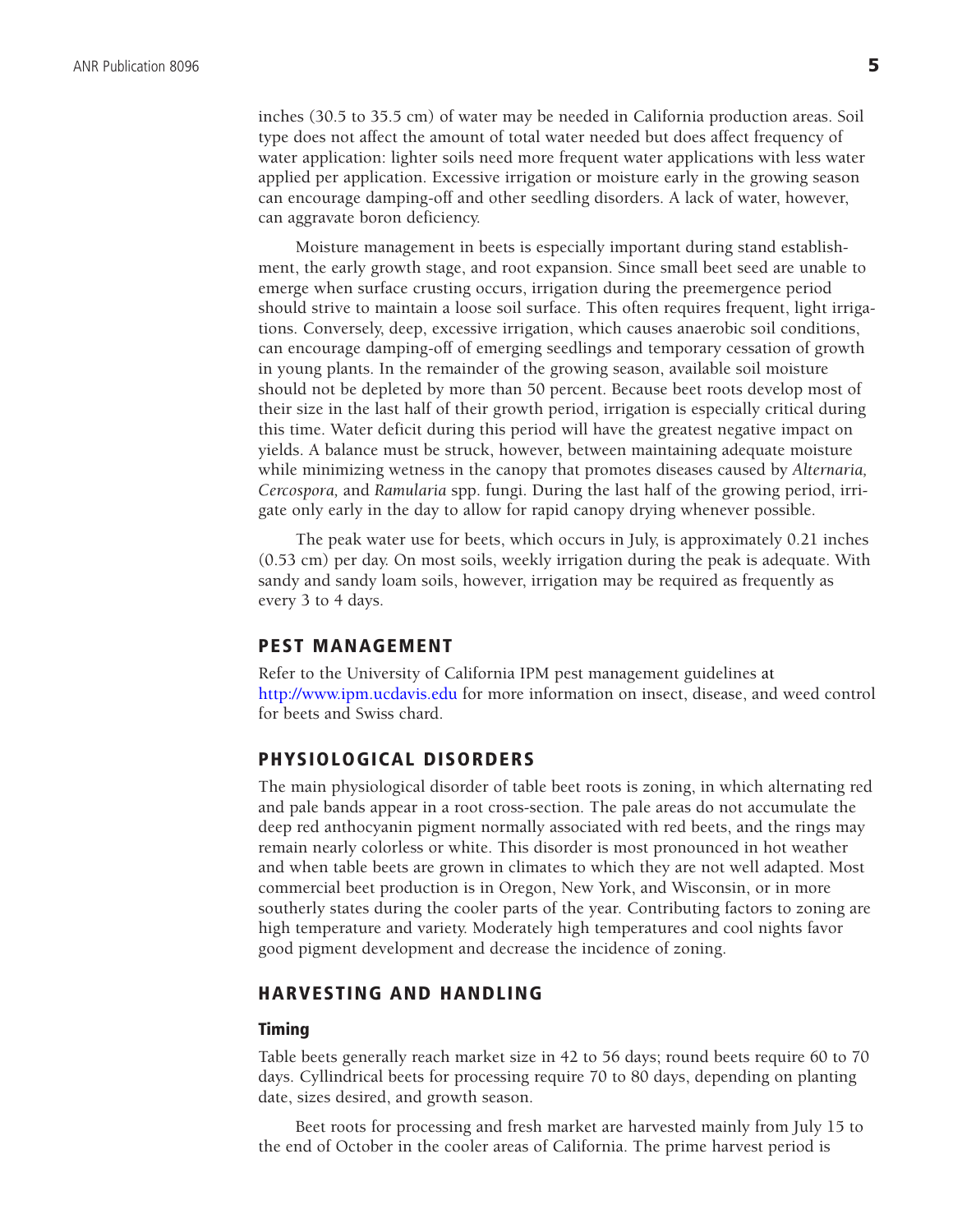between August 1 and October 1. Individual fields may be harvested over a severalweek period.

Follow processor recommendations for the timing of harvest. Beets are graded according to their diameter: Grade 1 beets are 1 to  $1\frac{5}{8}$  inches; Grade 2 are over  $1\frac{5}{8}$  to  $2\frac{5}{8}$  inches; and Grade 3 are over  $2\frac{5}{8}$  to  $3\frac{1}{2}$  or 4 inches, depending on processor requirements. Beets are usually harvested when their size distribution approaches 25 percent Grade 1, 60 percent Grade 2, and 15 percent Grade 3 paid weight, with about 1 percent culls. These grade distributions vary from year to year according to the type of product being processed and seasonal variations. In general, the percentage of Grade 2 changes very little, with most of the yearly or seasonal range differences occurring in Grade 1 and Grade 3 beets.

## **Yield**

The yield of processing beets averages approximately 18 tons per acre (39.6 T/ha), with good yields approximately 25 tons per acre (55 T/ha). Fresh market beets are reported to average 140 hundredweight per acre (15.7 T/ha,) with good yields of 200 hundredweight per acre (22.4 T/ha).

#### **Equipment**

Beets are usually harvested and topped with tractor-pulled or self-propelled machines that are locally custom-built. However, beets can also be harvested with single- or multiple-row harvesters that are custom built by Krier Engineering of Modesto, California; contact Mr. Alex Krier at 800-344-3218 for more information.

Because of the slowness and the high maintenance requirements of Scott-Viner type harvesters, table beet growers in Oregon have begun to use multiple-row diggers similar to potato harvesters. This requires that the tops be removed before digging. Top removal is done in two steps: a flail is used to remove leaf blades and as much top as possible without damage to the roots, followed by a sugar beet–topping device with three drums of rubber-fingered flails. The latter removes the remaining leaf blades to within an inch or two of the beet root. Roots are harvested with an AMAC harvester (see below) that lifts the beets, accomplishes more topping with a hedgehog belt, and loads the beets into bulk trailers or trucks for transport to the processor. It is important to consider soil type and weed control and to experiment with the proper interval between toping and digging to allow for the harvest of clean product. Beets are hauled from the field to the processor in loads of 10 to 14 tons (9.1 to 12.7 T) in double-axle dump trucks.

Custom-built beet and carrot harvesters are available from:

- AMAC Inc., a Dutch company represented by KPR Inc., POB 608, 375 West Ave. D, Wendell, ID 83355-0608, phone 208-536-6601, FAX 208-536-6695, Email info@KprIncorp.com, Web site [www.KprIncorp.com](http://www.KprIncorp.com)
- Asa-Lift, a Danish company represented by Miller Farms, Hancock, WI, phone 715-249-5160, FAX 715-249-5860, E-mail [MillerFM@uniontel.net](mailto:MillerFM@uniontel.net)
- Everett Bros. Engineering Ltd., a British company, USA Tel/FAX 407-396-7515, E-mail sales@everettbros.btinternet.com, Web site [www.everett-bros-eng.com](http://www.everett-bros-eng.com)
- Univerco Hydraulique (1978) Inc., a Canadian company, 713 Rte. 219, Napierville, PQ, J0J 1L0, Canada, phone 800-663-8423, FAX 514-245-0068.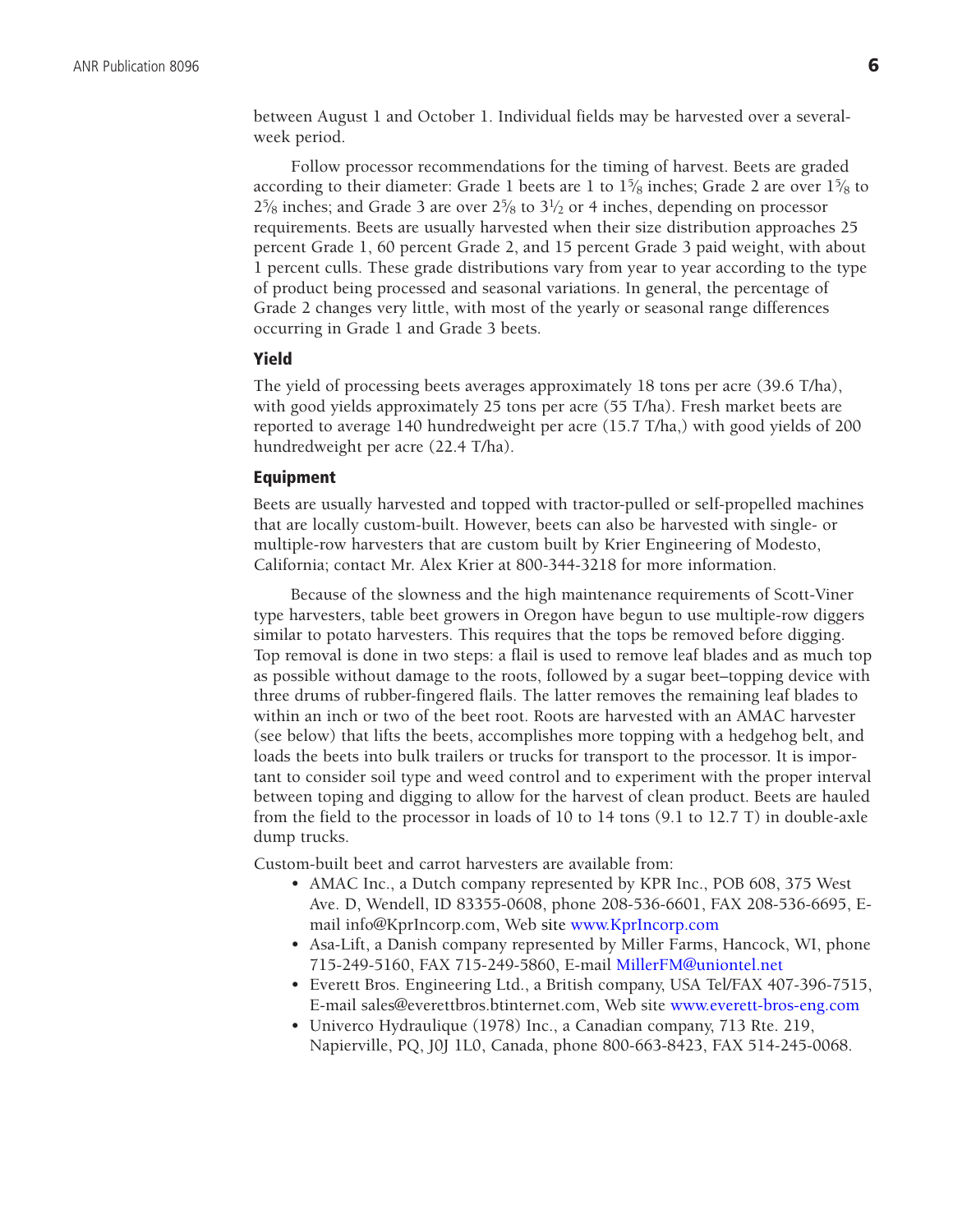# **STORAGE**

Beet roots should be reasonably dry and free of soil for best storage; they should also be topped and sorted to remove all those with disease or mechanical injury. Although processing beets are often stockpiled for several days without serious deterioration, this practice is not usually recommended. For longer storage, proper storage facilities are needed. Beets should be stored at  $32^{\circ}F (0^{\circ}C)$  and relative humidity of 98 to 100 percent. Like other root crops, beets are well adapted to storage. Topped beets stored at 32ºF (0ºC) can be expected to keep 4 to 6 months under suitable storage conditions. Swiss chard should be stored at  $32^{\circ}F (0^{\circ}C)$  and 95 to 100 percent relative humidity. The approximate storage life for chard is 10 to 14 days. Chard should not be stored with ethylene-producing vegetables.

Either cold storage or cool-cellar storage is suitable for beets, provided the humidity is kept sufficiently high to prevent shriveling. Cellar storage temperatures fluctuate and are often higher than  $32^{\circ}F(0^{\circ}C)$ , so the period of successful storage will be comparatively shorter. The temperature in cellar storage should not exceed 45ºF (7.2ºC) to minimize sprouting and decay. Because beets wilt readily from loss of water, they should be kept where the humidity is sufficiently high to prevent excessive evaporation. Small beets soften and shrivel earlier than larger ones.

Beets should not be stored in large bulk. They should be stored in well-ventilated containers, such as ventilated bin boxes or slatted crates, to help dissipate respiratory heat. Increasing the carbon dioxide level in beet storages 5 to 10 percent has been shown to increase fungal spoilage.

Bunched beets are much more perishable than topped beets, but they can be stored at  $32^{\circ}F$  (0°C) for 10 to 14 days. Storing them in crushed ice will help keep the bunched beets cold, especially if refrigeration is not available.

Beet greens and and chard are handled like spinach. Because of their perishability, they should be held as close to  $32^{\circ}F$  (0°C) as possible. At this temperature, they can be held for 10 to 14 days. Relative humidity of at least 95 percent is desirable to prevent wilting. Air circulation should be adequate to remove heat of respiration, but rapid air circulation speeds transpiration and wilting. Satisfactory precooling is accomplished by vacuum cooling or hydrocooling. These leafy greens are commonly shipped with package and top ice to maintain freshness. Research has shown that kale packed in polyethylene-lined crates and protected by crushed ice keeps in excellent condition for 3 weeks at 32 $\textdegree$ F (0 $\textdegree$ C) but only 1 week at 40 $\textdegree$ F (4.4 $\textdegree$ C) and 3 days at  $50^{\circ}$ F (10 $^{\circ}$ C). Vitamin content and quality are retained better when wilting is prevented.

# **PACKAGING**

Fresh-market beets are usually bunched by hand and are packaged in 35-pound halfcrates or 32-pound  $\frac{4}{5}$  bushel crates. Beets intended for processing are harvested as needed into self-unloading trucks, bulk truck bodies, or trailers for immediate transport and processing. Chard is boxed in 32 pound crates that have holes in them to keep the chard fresh.